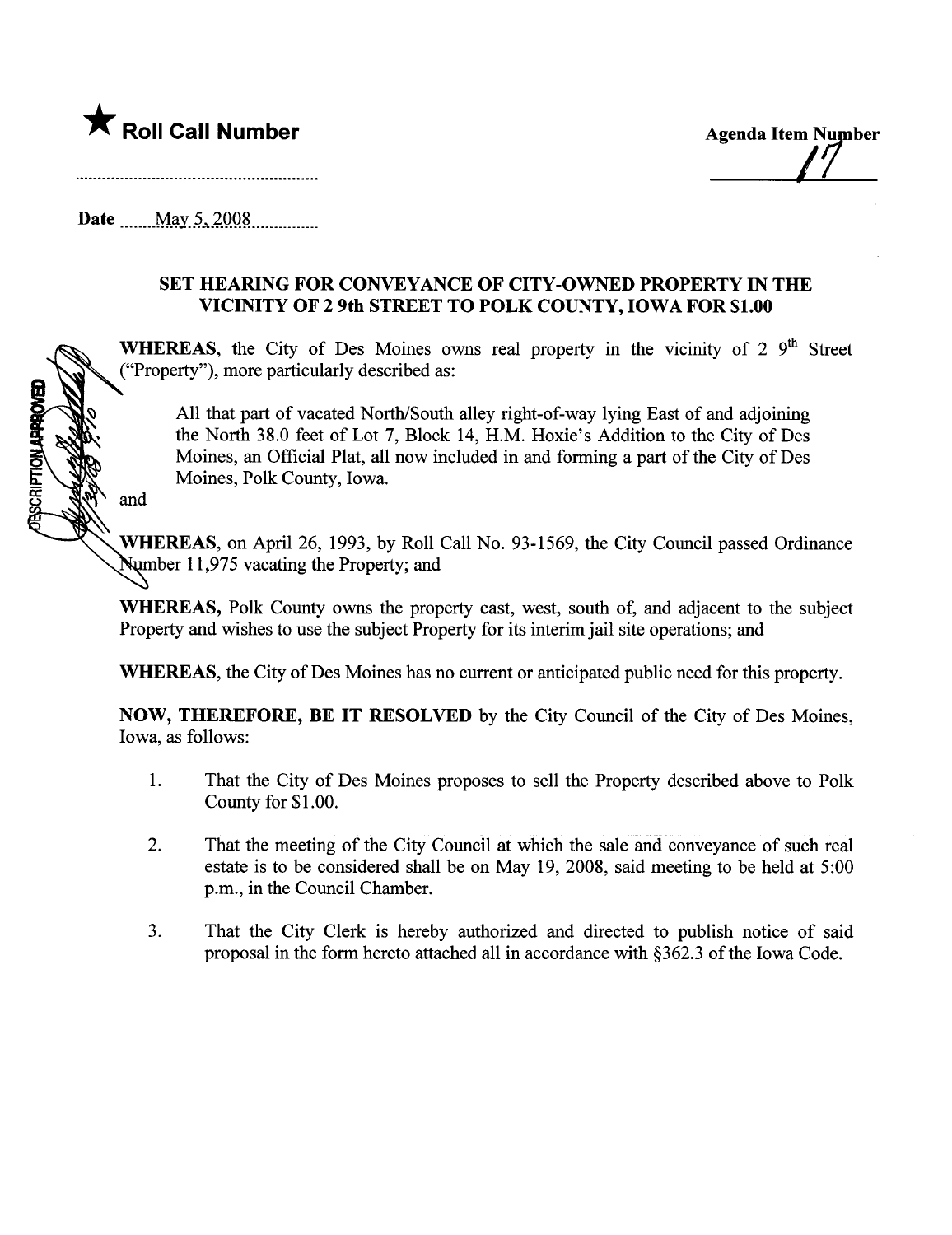

Date \_\_\_\_\_ May 5, 2008 \_\_\_\_\_\_\_\_\_

**Agenda Item Nymber** 

APPROVED AS TO FORM: nack

Glenna K. Frank **Assistant City Attorney** 

 $\beta$ 

| <b>COUNCIL ACTION</b> | <b>YEAS</b> | <b>NAYS</b> | <b>PASS</b> | <b>ABSENT</b>   | <b>CERTIFICATE</b>                                                                                                                                                                                                                                                                                                         |
|-----------------------|-------------|-------------|-------------|-----------------|----------------------------------------------------------------------------------------------------------------------------------------------------------------------------------------------------------------------------------------------------------------------------------------------------------------------------|
| <b>COWNIE</b>         |             |             |             |                 |                                                                                                                                                                                                                                                                                                                            |
| <b>COLEMAN</b>        |             |             |             |                 | I, DIANE RAUH, City Clerk of said City hereby<br>certify that at a meeting of the City Council of<br>said City of Des Moines, held on the above date,<br>among other proceedings the above was adopted.<br>IN WITNESS WHEREOF, I have hereunto set my<br>hand and affixed my seal the day and year first<br>above written. |
| <b>HENSLEY</b>        |             |             |             |                 |                                                                                                                                                                                                                                                                                                                            |
| <b>KIERNAN</b>        |             |             |             |                 |                                                                                                                                                                                                                                                                                                                            |
| <b>MAHAFFEY</b>       |             |             |             |                 |                                                                                                                                                                                                                                                                                                                            |
| <b>MEYER</b>          |             |             |             |                 |                                                                                                                                                                                                                                                                                                                            |
| <b>VLASSIS</b>        |             |             |             |                 |                                                                                                                                                                                                                                                                                                                            |
| <b>TOTAL</b>          |             |             |             |                 |                                                                                                                                                                                                                                                                                                                            |
| <b>MOTION CARRIED</b> |             |             |             | <b>APPROVED</b> |                                                                                                                                                                                                                                                                                                                            |
|                       |             |             |             |                 |                                                                                                                                                                                                                                                                                                                            |
|                       |             |             |             |                 |                                                                                                                                                                                                                                                                                                                            |
|                       |             |             |             | Mayor           | City Clerk                                                                                                                                                                                                                                                                                                                 |